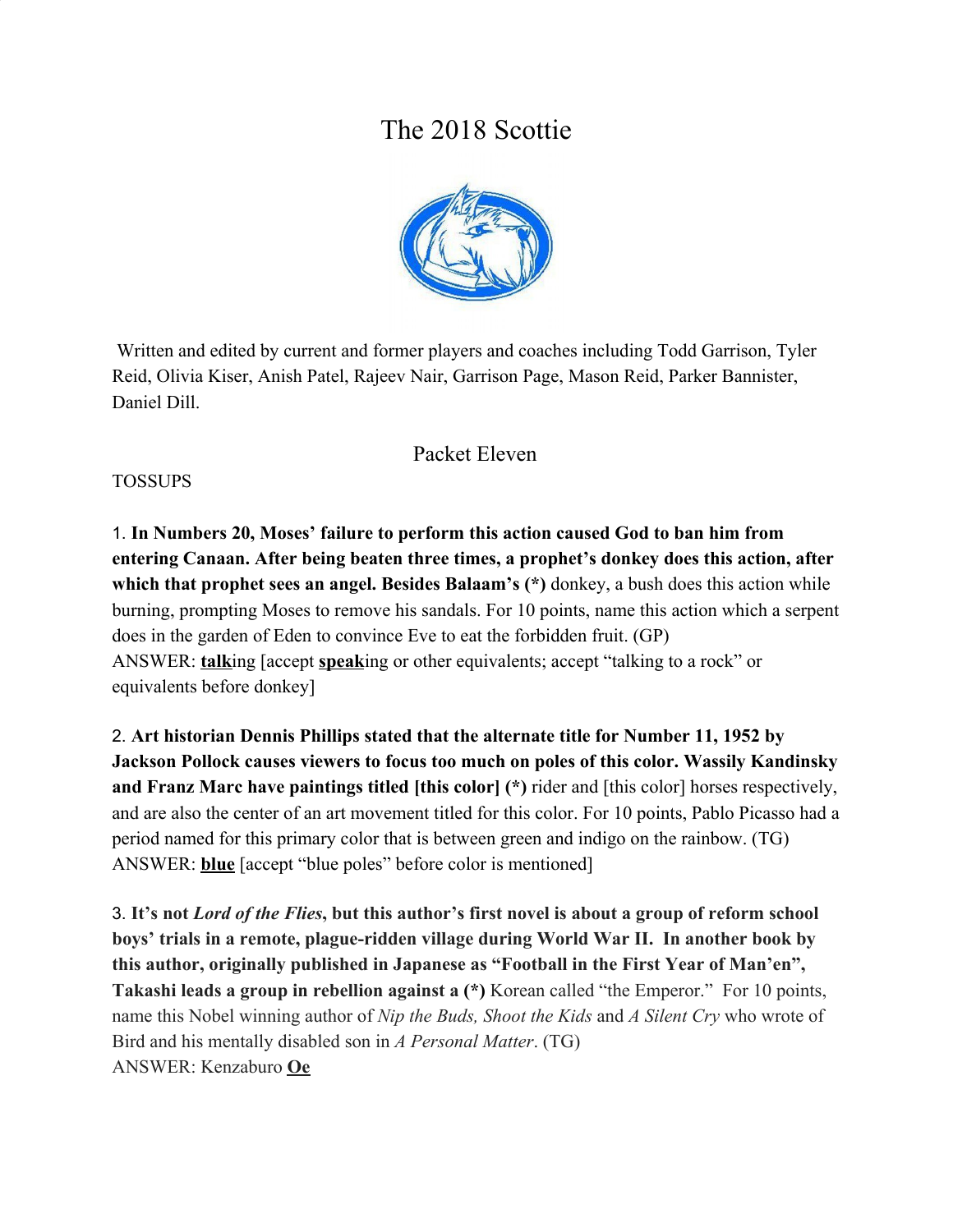4. **Bohemond of Taranto helped lead a siege at Antioch at this event in which Peter Bartholomew claimed to have discovered the "Holy Lance." Godfrey of Bouillon led forces at the Battle of Ascalon, which is considered the last battle of this conflict. This conflict was partially sparked by an appeal from Emperor Alexius I and was called for at the** (\*) Council of Clermont. For 10 points, name this military expedition called for by Pope Urban II in which Europeans tried to retake the Holy Land. (RN)

ANSWER: **First Crusade** [prompt on "crusade(s)"; do not accept or prompt on other numbered crusades]

5. **In one interpretation of a DSC curve, this quantity is the analog of resistance. The Debye, Dulong-Petit, and Einstein models determine this quantity, and at lambda points it approaches infinity. Under isochoric conditions, this value equals the derivative of internal energy with respect to temperature. (\*)** Water has a value of 4.148 joules per degree celsius for this quantity. For 10 points, name this quantity that is equal to the energy required to raise the temperature of a substance by one degree celsius. (MR) ANSWER: **specific heat** capacity [or **heat capacity**]

6. **This philosopher argued that the presence of multiple religious groups prevents civil unrest in a letter addressed to an "Honoured Sir." In another work, this man defined knowledge as the perception of connections between ideas. In that work by this author of** *A Letter Concerning Toleration***, this man argued that there are no (\*)** innate ideas, and that at birth the mind is a blank slate, or "tabula rasa." For 10 points, name this English philosopher who wrote about the right to life, liberty, and estate in *Two Treatises of Government*. (TR) ANSWER: John **Locke**

7. **In 1906, biologist Orator F. Cook coined the term for this phenomenon, which was demonstrated in a lab using a three-color maze and** *Drosophila melanogaster***. This process often occurs due to genetic (\*)** separation after natural disasters. Perhaps the best known example of this phenomenon is the finches on the Galapagos Islands. For 10 points, name this process, which occurs in allopatric and sympatric forms, in which a population evolves into distinct species. (MR) ANSWER: **speciation**

8. **The first Roberts commision placed much of the blame for this event on Husband Kimmel and Walter Short. This event was codenamed Operation Z and prior to it the Hull note was delivered. The phrase "Climb Mount Niitaka" began this (\*)** attack that targeted the Hickam and Wheeler airfields and the phrase "Tora, Tora, Tora" was relayed following it. For 10 points, name this December 7th, 1941 surprise Japanese attack on a Hawaiian naval base. (RN)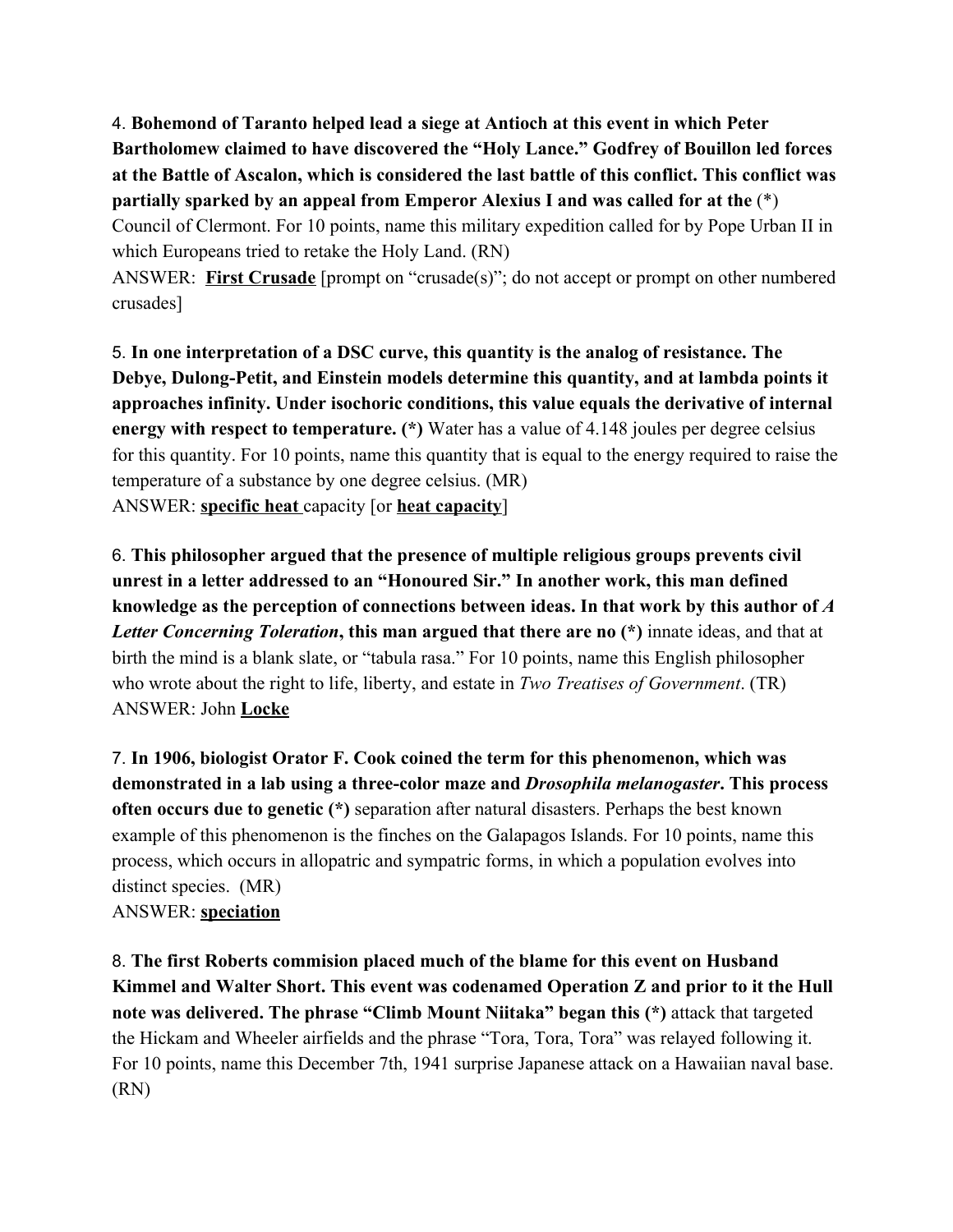#### ANSWER: Attack on **Pearl Harbor**

9. **Four versions of this painting were created by its artist, and several versions of it with unique colors were created by Rupert Jasen Smith and Andy Warhol. Two figures walk along a bridge on the left of this painting, which was part of its artist's** *Frieze of Life* **series. The background of this work features a** swirling red sky, which may have been inspired by the eruption of Krakatoa. For 10 points, name this painting depicting a man grabbing his face and performing the title action, created by Edvard Munch. (TR) ANSWER: *The Scream of Nature* [or *Skrik*; or *Der Schrei der Natur*]

10. **In the most recent book by this author,** *The Golden House,* **a man from Bombay moves with his three sons to Manhattan. In an autobiographical work, this author traces his time spent living as Joseph Anton, after having a (\*)** fatwa issued against him. His novel that precipitated that fatwa opens with a plane explosion over the English Channel. For 10 points, name this author of *The Satanic Verses* and *Midnight's Children.* (OK) ANSWER: Salman **Rushdie**

11. **This person's principle of least time led to the formation of Snell's law. One of his theorems states that a number to a prime power P equals a multiple of that number modulo P. Another of his theorems states that no three integers satisfy the equation (\*)**  $a^n + b^n = c^n$  [a to the n plus b to the n equals c to the n], when n is greater than two. Those are his ¨little¨ and ¨last¨ theorems, respectively. For 10 points, name this French mathematician and lawyer. (GP)

ANSWER: Pierre de **Fermat**

12. **Scottish janitor James Croll helped to develop a theory of climate change based largely on this substance. The dwarf planet Pluto has dunes of methane in this form, and the super-ionic form of this substance has a melting point of almost (\*)** 5000 degrees celsius. At the Martian poles, this thing is made of CO2, meaning it is the "dry" type. For 10 points, name this solid that is often found in large caps at the poles of planets. (MR) ANSWER: **ice**

13. **A novel by this author focuses on a character who finds himself overcome by a "sweetish sickness" and encounters the self-taught man. A play by this author is a modern retelling of the Electra myth, and features Zeus as the god of "[the title animals] and death". This author of (\*)** *The Flies* and *Nausea* is perhaps more famous for a play in which Joseph Garcin comes to the conclusion that "hell is other people." For 10 points, name this 1964 Nobel Laureate who tried to refuse the prize, the French author of *No Exit.* (OK) ANSWER: Jean-Paul **Sartre**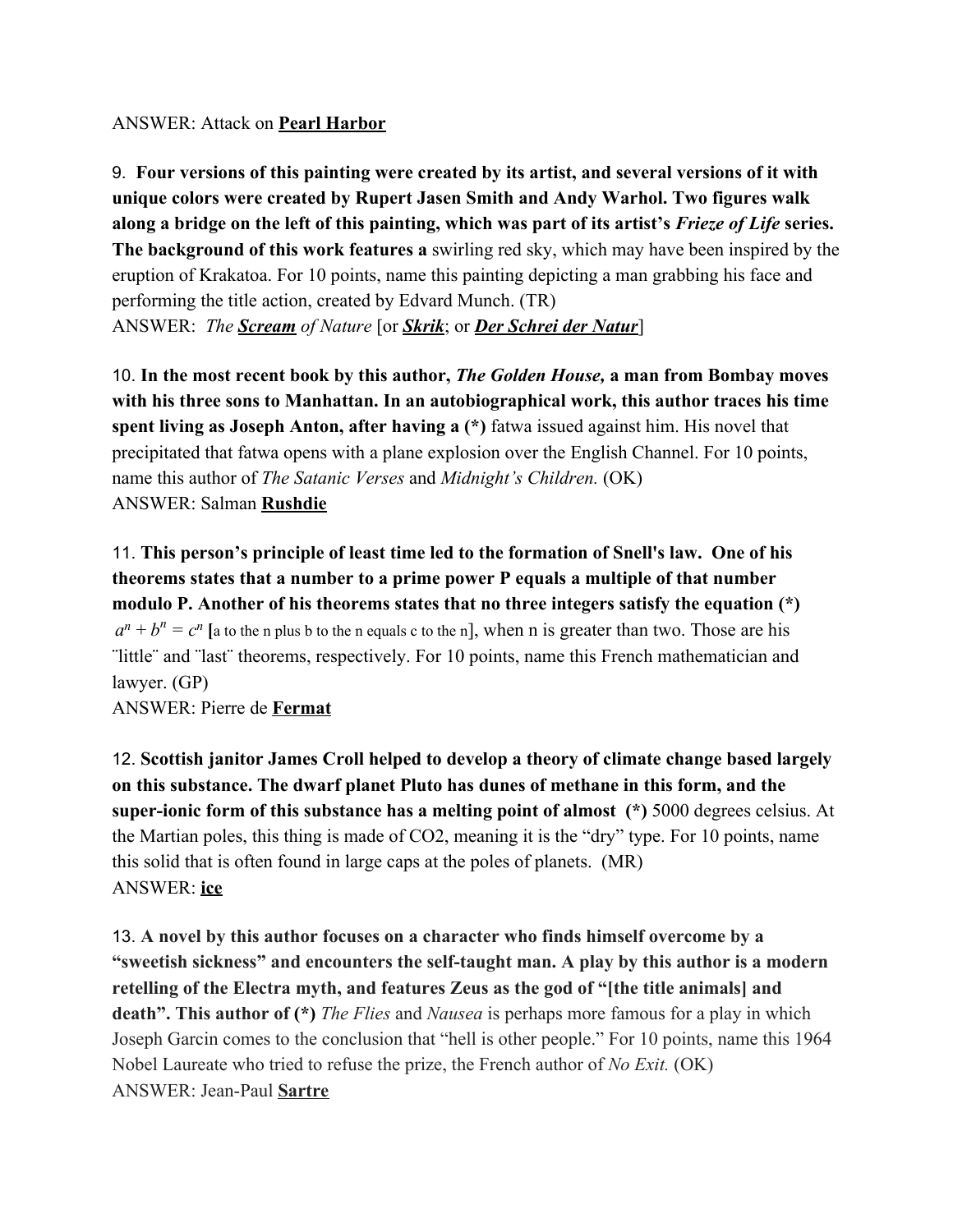14. **In 1707, an infestation of flies became so bad in this city that "people's feet made as full an impression on them as upon thick snow." The world's first underground railroad was opened in this city in 1863. A regulation passed in 1722 to ease congestion on this city's namesake (\*)** bridge may be the reason citizens in its country drive on the left. The Clean Air Act of 1956 was passed after a great fog in this city was responsible for up to 12,000 deaths. For 10 points, name this capital of the United Kingdom. (TG) ANSWER: **London**

15. **This man was prevented from attending the Bandung conference by the U.S. government, and he chaired the Peace Information Center, which sought a worldwide ban on nuclear weapons. This author of the** *Philadelphia Negro* **opposed the views of (\*)** Booker T. Washington and helped found the NAACP. He also founded the Niagara Movement and claimed that the "talented tenth" of blacks should receive a classical education. For 10 points, name this African-American sociologist and author of *The Souls of Black Folk*. (RN) ANSWER: W.E.B. **Dubois**

16. **Julia Ward Howe read a poem about this man at the 100th anniversary of his birth in his namesake Symphony Hall in Boston. In one poem, this man "walks, and will not rest"** while in another poem the same author wishes that he "might rouse [this man] in you all!" "**And the (\*)** great star early droop'd in the western sky in the night" is a reference to this man's death by the author of *Drum-Taps*. For 10 points, Vachel Lindsey's *[This man] Walks at Midnight* and Walt Whitman's *When Lilacs Last in the Dooryard Bloom'd* mourn the death of this assassinated President.(TG) ANSWER: Abraham **Lincoln**

17. **This person performed "Nessun dorma" from Giacomo Puccini's opera** *Turandot* **at the 40th Grammy Awards. At Martin Luther King Jr's funeral, this performer sang "Precious Lord, Take My Hand," and at President Obama's inauguration in 2009, she sang "My Country 'Tis of Thee." (\*)** Carole King wrote one of the songs this singer is most famous for, and she has had twenty number one R&B singles. For 10 points, name this "Queen of Soul" known for singing "R.E.S.P.E.C.T." and "A Natural Woman."(TG) ANSWER: Aretha **Franklin**

18. **A Disneyland Park was constructed using reclaimed land on Lantau Island in this place. The tallest mountain in this place is Victoria Peak, and this territory is home to the most skyscrapers in the world. I.M. Pei's Bank of (\*)** China Tower is located in this place, which is a global financial hub. For 10 points, name this special administrative region of southern China that was once owned by Great Britain. (PB)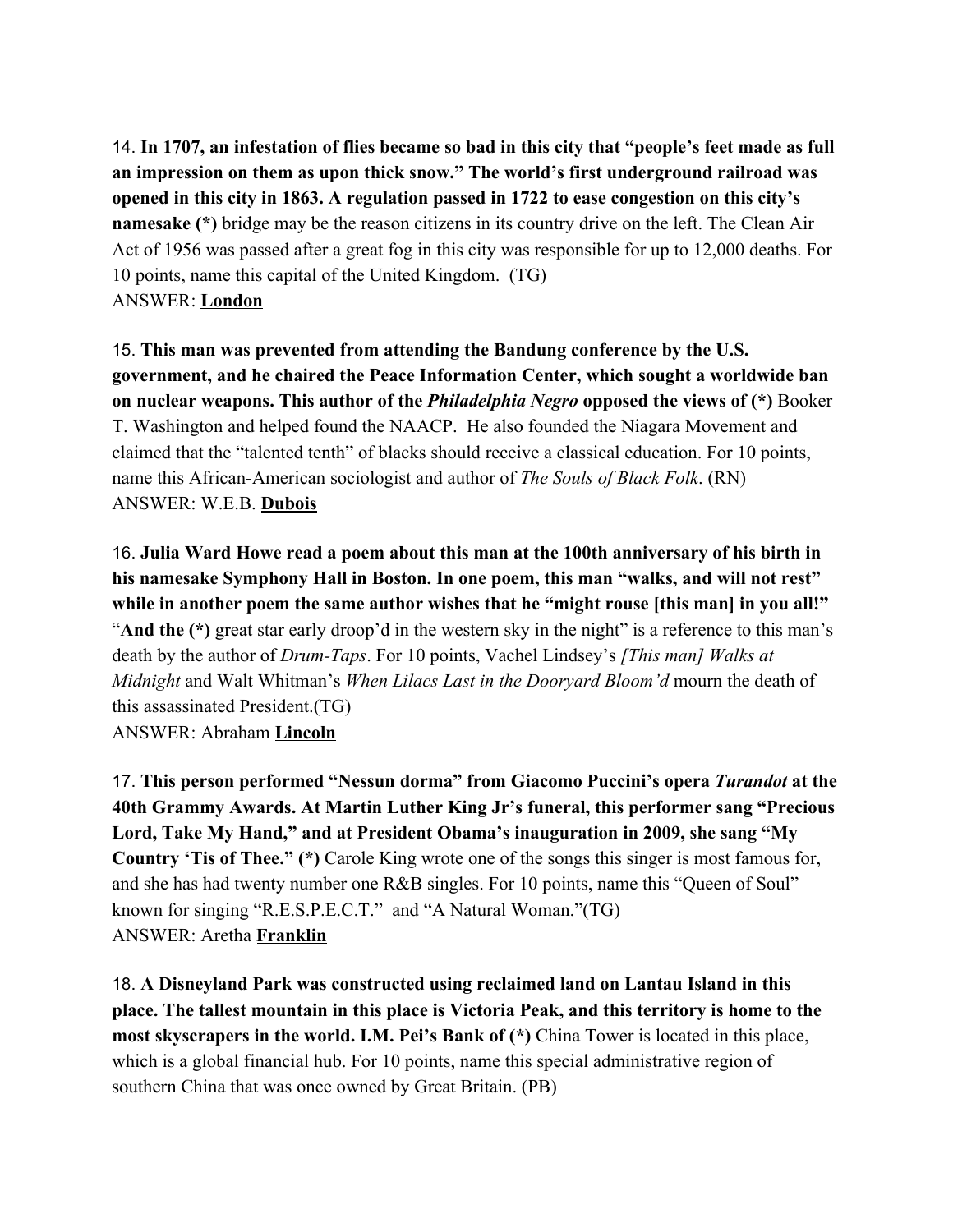#### ANSWER: **Hong Kong** [ or **Xiang Gang**]

19. **This composition's title refers to a collection of over one thousand songs and poems from medieval times that were found in Bavaria. "In Spring," "In the Tavern," and "Court of Love" are three sections of this piece, which opens and closes with a movement about the inevitability of (\*)** Fate. For 10 points, name this so called "scenic cantata" by Carl Orff whose intro "Oh Fortuna" has been featured in dozens of movies and other media. (TG) ANSWER: *Carmina Burana*

20. **This man once compared Spain's Jose Maria Aznar to Hitler. After the failure of Operation Zamora, this leader spent time in the San Carlos stockade and Yare Prison. This leader of the Fifth Republic Movement founded the (\*)** PSUV after a political merger in 2007. Despite receiving treatments in Cuba in 2011, this man developed both advanced colon cancer and respiratory infections. For 10 points, name this former president of Venezuela, who died in 2013. (AP) ANSWER: Hugo **Chavez**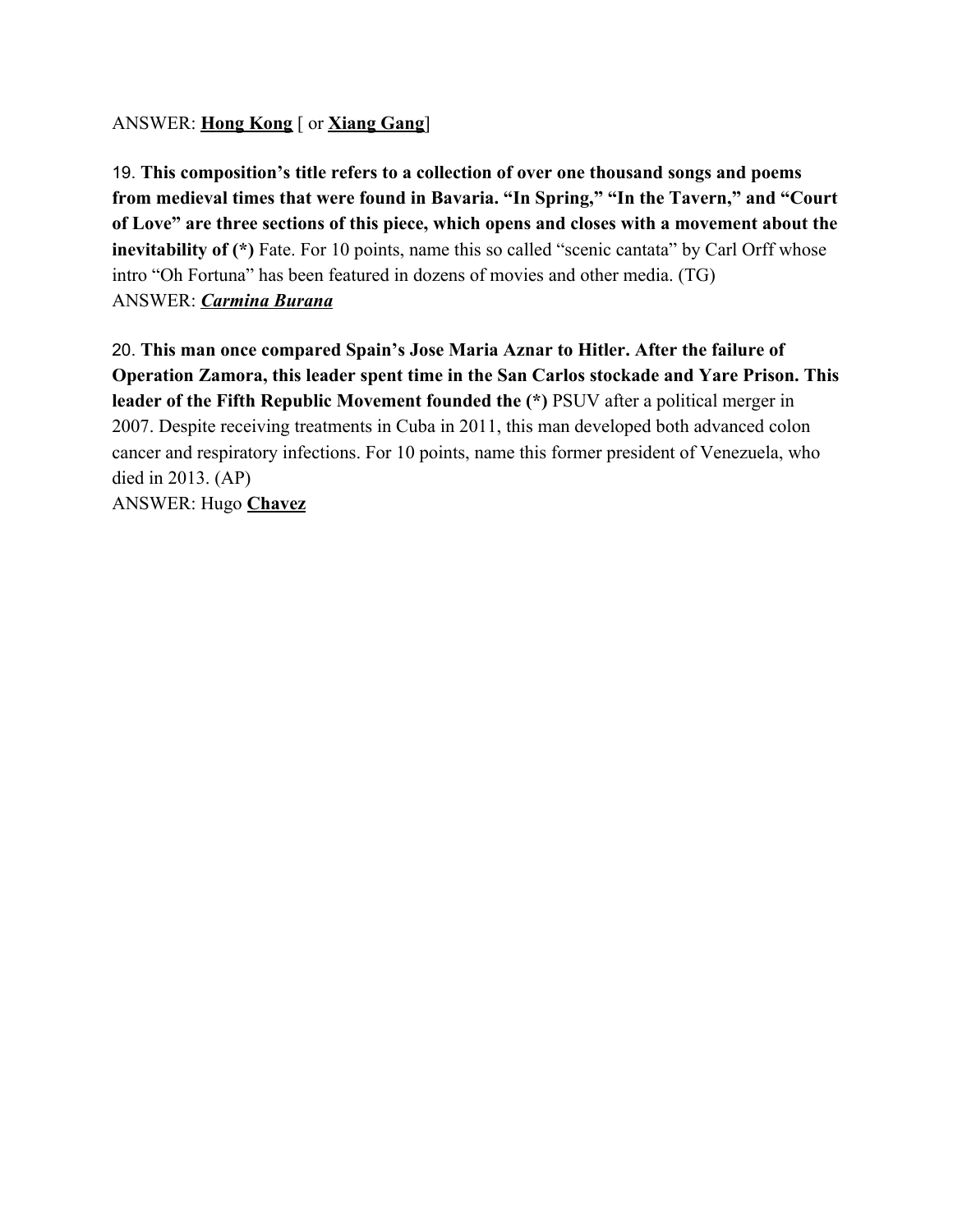#### **BONUSES**

1. For 10 points each, answer the following about the Mughal Empire. (RN)

[10] The Mughal empire was founded by this man, who defeated Ibrahim Lodi at the First Battle of Panipat.

#### ANSWER: Zahiruddin Muhammad **Babur**

[10] This grandson of Babur also ruled the Mughal Empire. He espoused religious toleration and was victorious at the Second Battle of Panipat.

#### ANSWER: **Akbar** the Great

[10] Akbar created this syncretic religion which primarily took elements form Hinduism and Islam.

#### ANSWER: **Din-i-Ilahi**

2. This dance's name comes from a Spanish word for "party". For 10 points each:

[10] Name this Latin dance with sensuous hip movements. It is accompanied by music with plenty of percussion using claves and congas.

#### ANSWER: **rumba**

[10] The most well-known rumba style came from African traditions in the neighborhoods of Matanzas and Havana in this country.

#### ANSWER: **Cuba**

[10] Enrique Jorrin composed music that led to the development of this other Cuban dance that takes its name from the sound made by the dancer's shoes when doing a triple step. ANSWER: **cha-cha**-cha

3. The title character of this novel is tricked into marriage by Arabella Donn, who soon flees to Australia. For 10 points each:

[10] Name this novel in which Sue Bridehead leaves her husband to live with the title man, who works as a mason.

#### ANSWER: *Jude the Obscure*

[10] *Jude the Obscure* was written by this author. He also wrote such works as *Tess of the d'Urbervilles* and *Far from the Madding Crowd*.

#### ANSWER: Thomas **Hardy**

[10] *Jude the Obscure* is set in Christminster, which is part of this fictional section of England created by Thomas Hardy. He also set his novel *The Mayor of Casterbridge* in this area. ANSWER: **Wessex**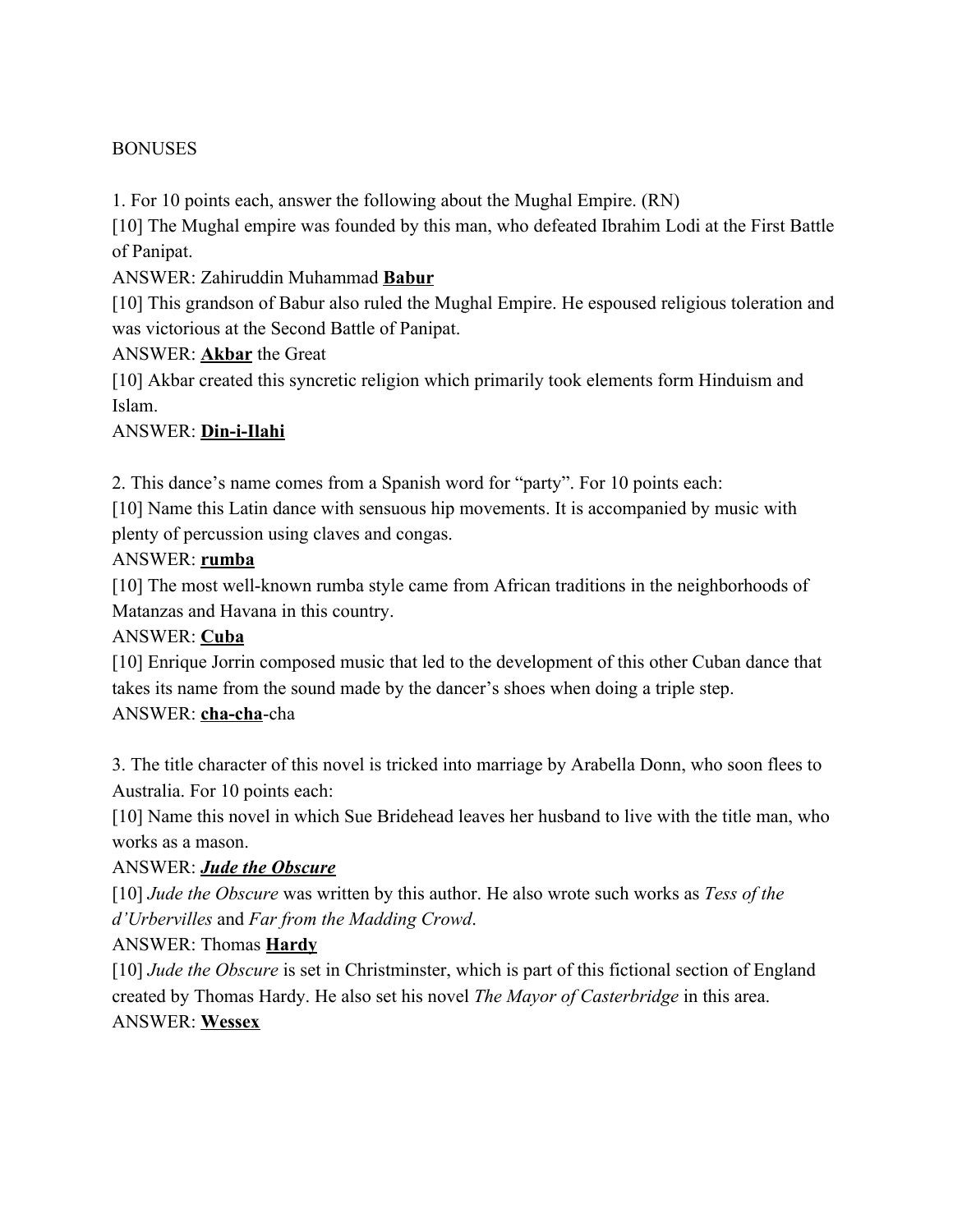4. For 10 points each, answer the following about Pascal's Triangle. (TG)

[10] The triangle was developed to help find the coefficient of powers of these polynomials with two terms.

## ANSWER: **binomials**

[10] If you shade in all of the odd numbers in Pascal's triangle, you get an image that is similar to this well-known triangular fractal named after a Polish mathematician.

## ANSWER: **Sierpinski's** triangle

[10] If you treat the numbers in each row of Pascal's triangle as digits and read each row as a single number, the first five rows are powers of this number.

ANSWER: **eleven**

5. For 10 points each, answer these questions about the Philippines. (PB)

[10] This city, which is home to Rizal Park and Fort Santiago, is the capital city of the Philippines.

## ANSWER: **Manila**

[10] The Philippines is home to this Unesco World Heritage Site, which receives its name from the brown color that the grass turns into during the dry season.

# ANSWER: **Chocolate Hills**

[10] This current President of the Philippines is the oldest person to hold that office. He is controversial for his harsh punishments for criminals.

#### ANSWER: Rodrigo **Duterte**

6. This character chauffeurs the communist Jan and his girlfriend around Washington Park. For 10 points each: (GP)

[10] Name this character who is sentenced to death after accidentally suffocating Mary Dalton and then stuffing her in a chimney.

ANSWER: **Bigger Thomas** (accept either)

[10] Bigger Thomas is the protagonist of this novel by Richard Wright. James Baldwin later wrote "Notes on" this work.

#### ANSWER: *Native Son*

[10] This memoir by Wright details his life in two sections: his youth spent in the South and his early adult years in Chicago, where he joins the Communist party.

#### ANSWER: *Black Boy*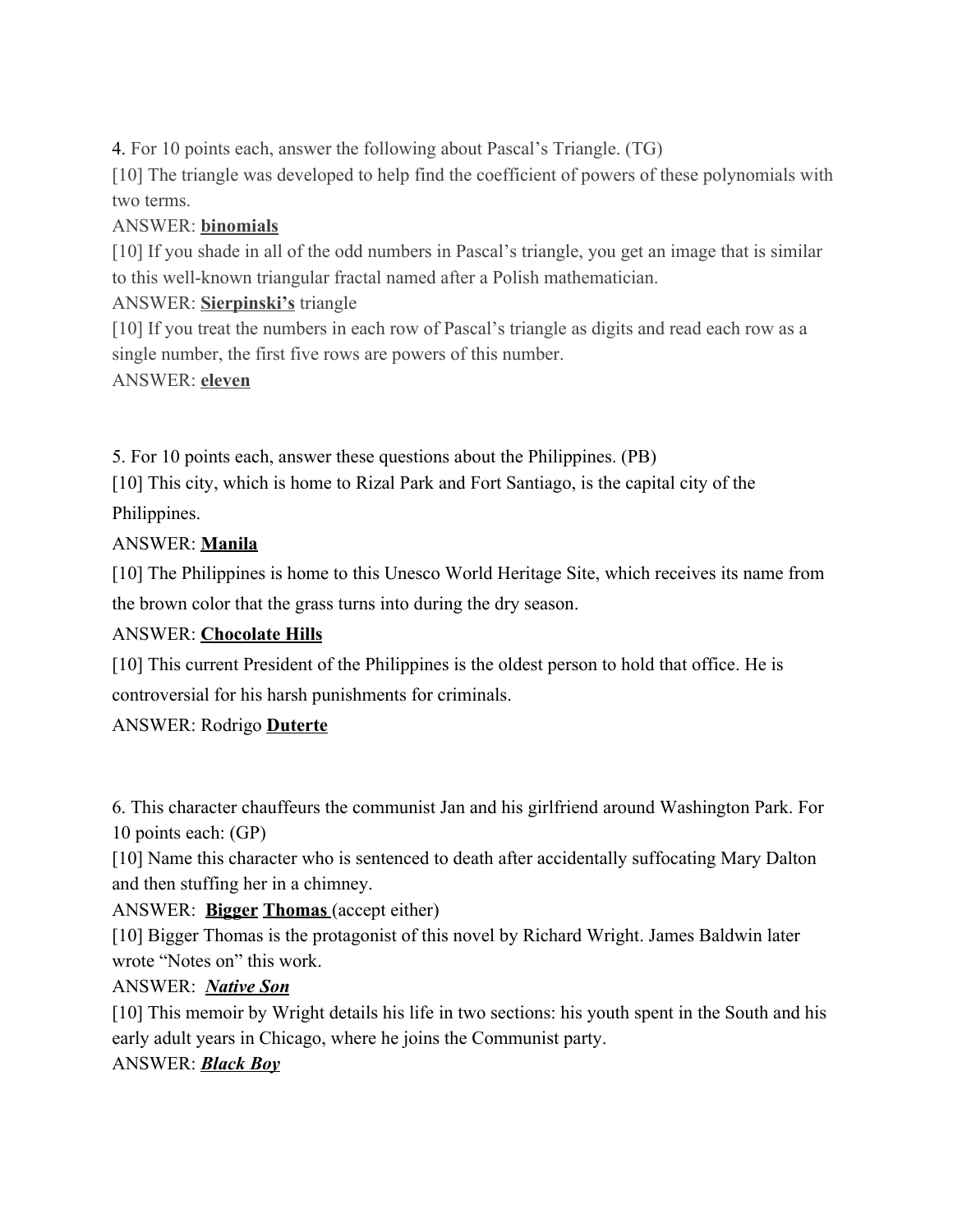7. Bonnie Prince Charlie's victory at the Battle of Falkirk Muir was the last success for this movement. For 10 points each: (TG)

[10] Name this group that attempted to restore the British throne to the house of Stuart.

ANSWER: The **Jacobites** [accept other word forms]

[10] The downfall of the Stuart's began with the overthrow of this last Catholic British monarch by William III, Prince of Orange, and his wife Mary II.

ANSWER: **James II** [accept **James VII** of **Scotland**; prompt on "James"]

[10] The deposing of James in the Glorious Revolution of 1688 was precipitated in part by this pair of announcements that allowed people to worship as they saw fit and no longer required adherence to the Church of England.

## ANSWER: **Declaration of Indulgence** [accept **Declaration for Liberty of Conscience**]

8. Grete's family wants her to learn violin, but she can't because of her brother's condition. For 10 points each: (GP)

[10] Name this novella in which Gregor Samsa goes through the title change to become a "monstrous vermin".

ANSWER: *The Metamorphosis*

[10] This German-language Jewish author of *The Trial* and *The Castle* also wrote *The Metamorphosis*

ANSWER: Franz **Kafka**

[10] In this Kafka short story, the title performer joins the circus and is placed next to animal cages before admitting he never found a food he enjoyed.

ANSWER: *A Hunger Artist* [or **Ein Hungerkünstler** ]

9. This researcher's most famous experiments were initially intended to analyze saliva and salivary glands. For 10 points each: (OK)

[10] Name this Russian scientist, who discovered that the dogs involved in his experiments would salivate at the sound of a bell even when no food was produced.

#### ANSWER: Ivan **Pavlov**

[10] The pairing of a neutral stimulus with a biologically potent one is known as this type of conditioning.

ANSWER: **classical** conditioning

[10] Pavlov won this prize in 1904 for his work on the physiology of digestion. Other winners of this award include Barbara McClintock and Alexander F. Fleming.

ANSWER: **Nobel** Prize in **Medicine** [ or **Nobel** Prize for **Physiology** or **Medicine**]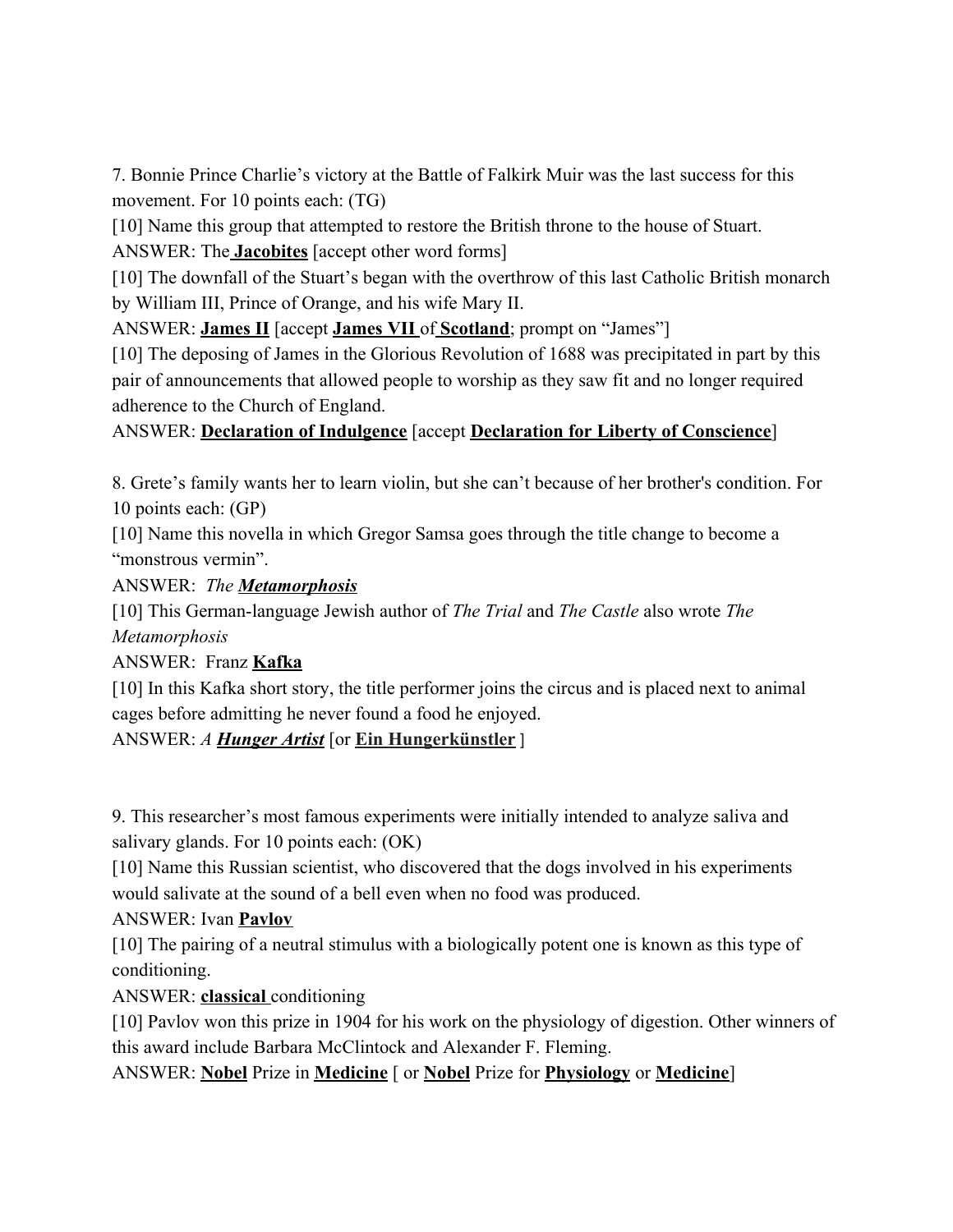10. Answer some questions about everyone's favorite electronic-classical fusion artist, Lindsey Stirling. For 10 points each:(TR)

[10] Stirling started her career on YouTube before competing on this NBC show. This show features acts of all varieties competing for a million dollars and the chance to headline a show in Las Vegas.

## ANSWER: *America's Got Talent* [or *AGT*]

[10] Stirling's live performances typically involve her dancing while playing this instrument, which is challenging due to its chinrest. This instrument's most renowned classical player is Paganini.

#### ANSWER: **violin**

[10] In 2015, Stirling was featured in this magazine's "30 Under 30" in music. Some of this business magazine's other lists include the *400 Richest Americans* and *The World's Billionaires*. ANSWER: *Forbes*

11. This field has propositional and modal varieties, and has been studied by numerous philosophers from Aristotle to Kurt Godel. For 10 points each: (TR)

[10] Name this philosophical branch concerned with consistency and validity.

#### ANSWER: **logic**

[10] This is the process used in most logical arguments. This form of reasoning is often contrasted with inductive reasoning.

#### ANSWER: **deductive** reasoning [or **deductive** logic; or logical **deduction**]

[10] In *An Investigation of the Laws of Thought*, this logician proposed a mathematical foundation for logic centering on conjunctions, disjunctions, and negations. His namesake "algebra" is fundamental to computer science.

#### ANSWER: George **Boole**

12. This type of bond typically results between a metal and a nonmetal. For 10 points each: (GP) [10] Name this type of chemical bond, which results from a difference in electronegativity between charged atoms. Sodium Chloride has this type of bond.

# ANSWER: **ionic** bonds

[10] Unlike ionic bonds, covalent bonds are formed from the sharing of electrons between atoms. This strongest type of covalent bond occurs in single bonds and results from the head-on overlap of orbitals.

#### ANSWER: **sigma** bonds

[10] Covalent bonds are present in these types of compounds, which exhibit a resonance known as aromaticity. Benzene is an example of this type of structural compound.

ANSWER: **cyclic** compound [accept **ring** compound]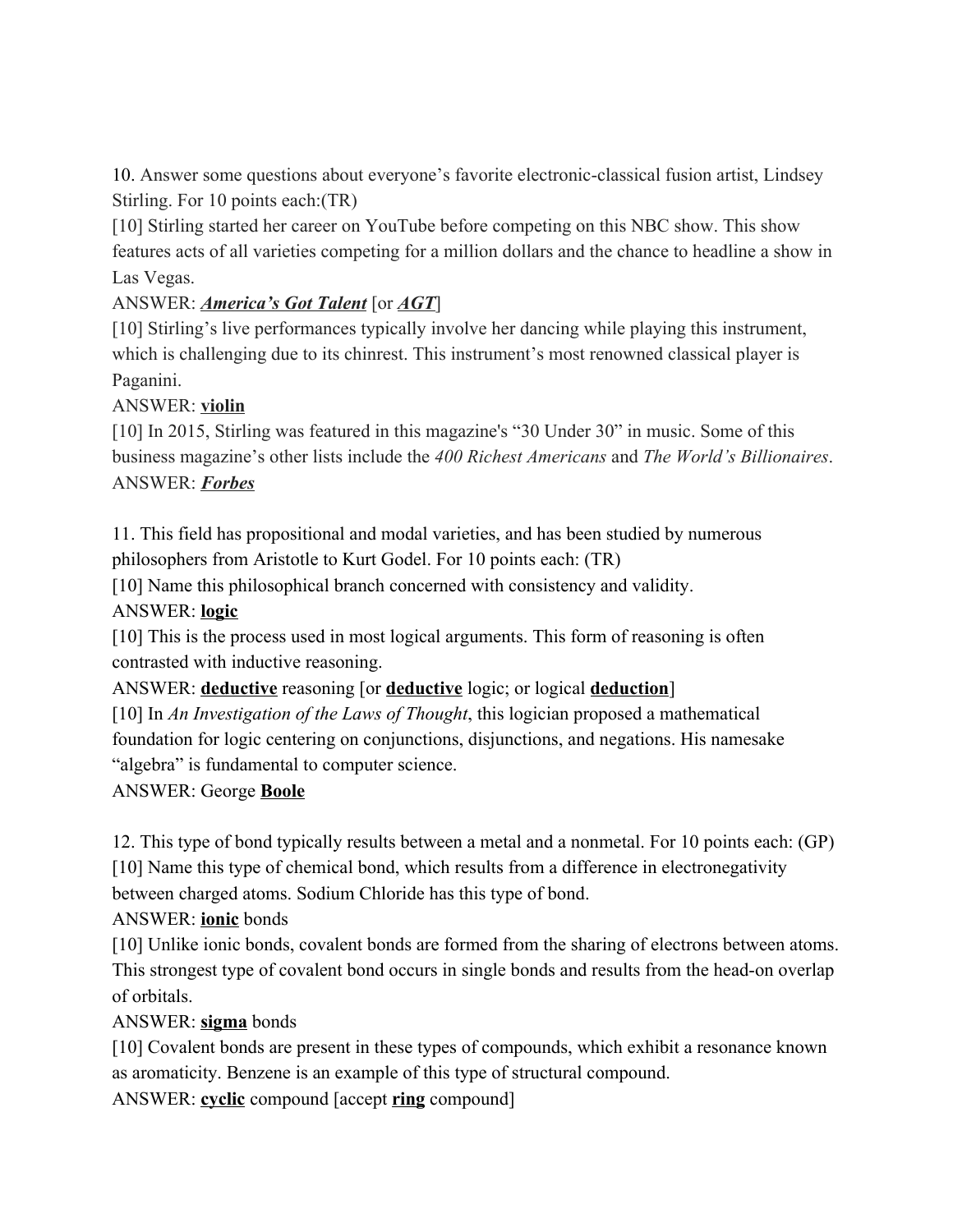13. This god owns the belt Megingjord and the goats Tanngrisnir and Tanngnjostr pull this god's chariot. For 10 points each: (MR)

[10] Name this Norse god of Thunder and son of Odin.

## ANSWER: **Thor**

[10] Thor really had a thing for killing these beings who lived in Svartalfheim. He kicked one of these beings into a funeral pyre, and tricked another into turning to stone.

#### ANSWER: **Dwarves**

[10] Thor will kill and be killed at Ragnarok by this giant snake who circles the realm of humans.

#### ANSWER: **Jormungandr** [or **Midgard Serpent**]

14. For 10 points each, name these World War II battles from the Pacific Theatre. (RN)

[10] This battle is often considered the turning point of the Pacific front. In this battle, American Forces led by Chester Nimitz inflicted a crippling blow to Japanese naval power due to the work of American codebreakers.

## ANSWER: Battle of **Midway**

[10] This naval battle was the first ever battle between aircraft carriers and occurred off the coast of New Guinea. Although considered a tactical victory from Japan, the Japanese were prevented from invading Australia.

#### ANSWER: Battle of **Coral Sea**

[10] This battle saw the first instances of Kamikaze attacks by the Japanese and is considered the largest naval battle of World War II. It consisted of several battles near a namesake gulf in the Philippines.

#### ANSWER: Battle of **Leyte Gulf**

15. In this painting, the title soldier is laying in a Christ-like manner, while a Native American squats in a pose similar to Rodin's *The Thinker*. For 10 points each: (TG)

[10] Name this painting that depicts the French commander who lost the Battle of Quebec during the French and Indian War.

#### ANSWER: *The Death of General Wolfe*

[10] *The Death of General Wolfe* was a work of this artist who was appointed as "historical painter of the court" by King George III.

#### ANSWER: Benjamin **West**

[10] This American artist and so called "Painter of the American Revolution" studied under West while in London. His best known works are *The Declaration of Independence* and *The Surrender of Lord Cornwallis*.

ANSWER: John **Trumbull**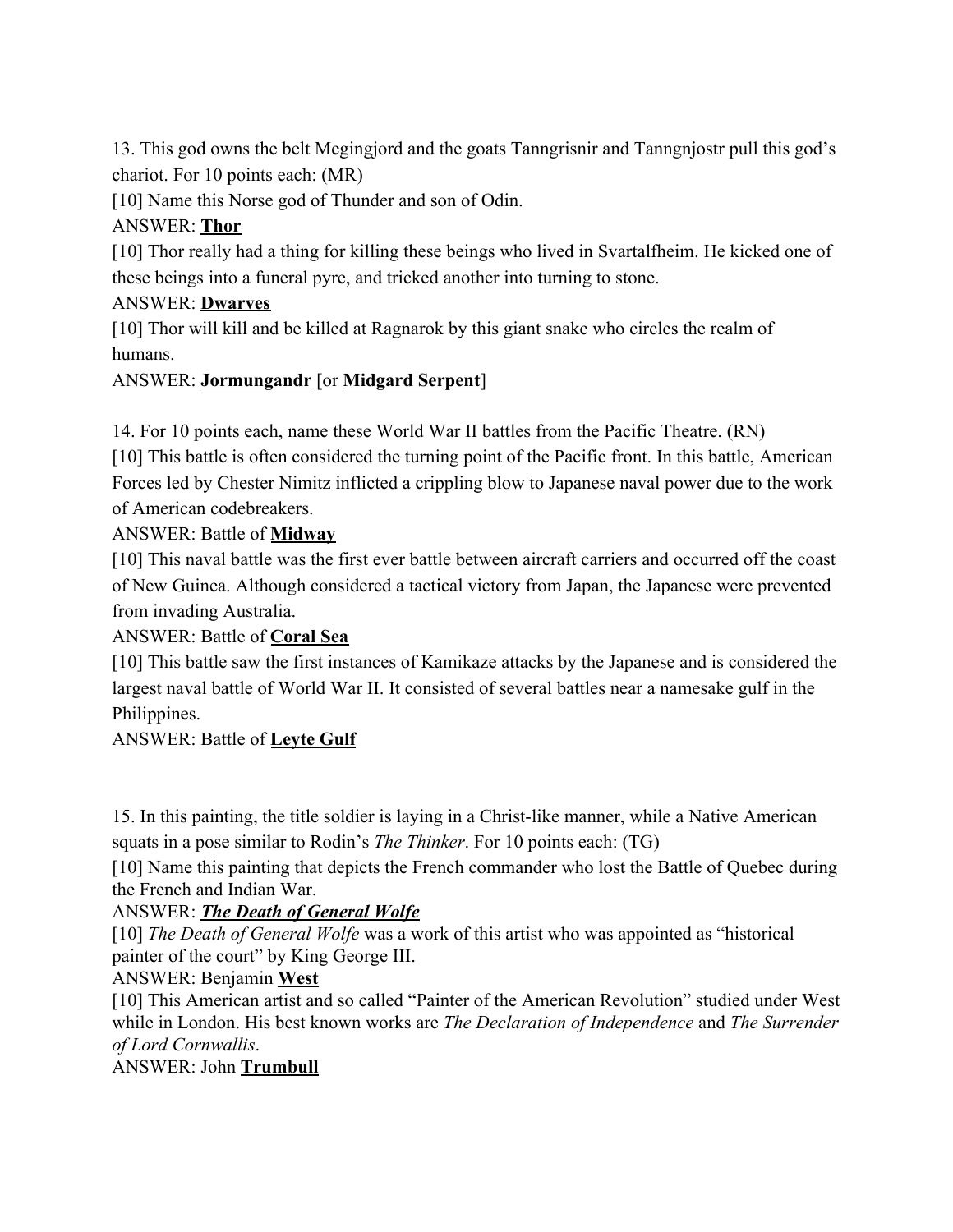16. Identify these ancient sculptures, for 10 points each: (SK/TR)

[10] Created by Phidias around 435 BC, this Wonder of the Ancient World stands 13 meters tall and depicts the king of the Greek gods.

ANSWER: **Statue of Zeus** at Olympia

[10] This depiction of the Greek goddess Nike is lacking several body parts, notably a head and both arms. It was created around the 2nd century BC and is currently housed in the Louvre.

# ANSWER: **Winged Victory** of Samothrace [or **Nike of Samothrace**]

[10] A depiction of the Greek goddess of love, this statue is known for its lacking two upper body limbs. It was created by Alexandros of Antioch out of marble.

# ANSWER: **Venus de Milo** [or **Aphrodite of Milos**]

17. This religious reformer opposed Martin Luther at the Marburg Colloquy. For 10 points each: (RN)

[10] Name this Swiss Protestant Reformer and author of *On The True and False Religion*. ANSWER: Huldrych **Zwingli**

[10] Zwingli opposed Luther by believing that this rite was merely symbolic and that Christ was not present during its performance.

ANSWER: the **Eucharist** [accept Holy **Communion**; accept the **Lord's Supper**]

[10] Zwingli also believed that there was no scriptural basis for adult baptism, which caused him to oppose this sect of sixteenth-century Protestants with origins in the Radical Reformation.

# ANSWER: **Anabaptists**

18.The elastic type of this quantity can be found by the expression one half times k times x squared. For 10 points each: (MR)

[10] Name this type of energy, which also has a gravitational form.

ANSWER: **potential** energy

[10] In the equation of elastic potential energy, the letter k represents this constant. It is also found in Hooke's law.

ANSWER: **spring** constant

[10] For a force vs. displacement diagram, the elastic potential energy can be found by performing this operation.

# ANSWER: **integration**